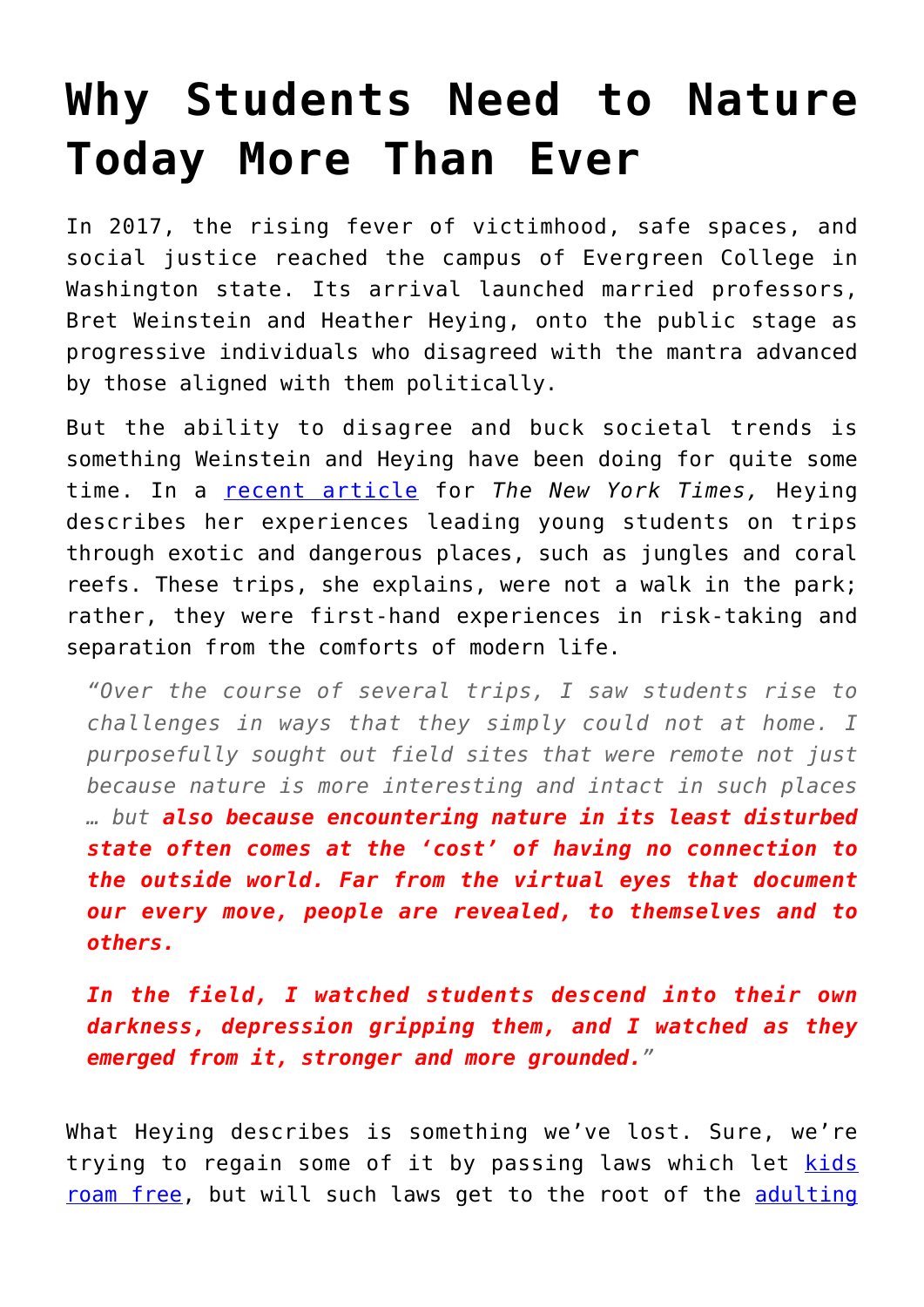[crisis](https://www.intellectualtakeout.org/blog/adulting-school-founded-teach-millennials-how-be-adults) America is experiencing? In all likelihood, no.

Heying hints that part of the growing process is not simply taking risks and enduring obstacles. It also involves extracting oneself from the digital vortex for a time.

Let's face it: Few of us like this idea. It reveals our own technological habits, which often aren't pretty. But while it makes us uncomfortable, it's also essential if we want to raise young adults who think and understand the world in which they live. Author Rod Dreher explains this in his best-selling book, *[The Benedict Option:](https://www.amazon.com/gp/product/0735213305/ref=as_li_qf_asin_il_tl?ie=UTF8&tag=intelltakeo0d-20&creative=9325&linkCode=as2&creativeASIN=0735213305&linkId=1a776a3e9d9d7e932e90cc9db9196266)*

*"Technology itself is a kind of liturgy that teaches us to frame our experiences in the world in certain ways and that, if we aren't careful, profoundly distorts our relationship to God, to other people, and to the material world – and even our self-understanding."*

Dreher goes on to say that our refusal to occasionally extract ourselves from this pseudo-world we have constructed results in "a gradual inability to pay attention, to focus, and to think deeply."

A recent Harris Poll found that only one-third of Americans [report being happy](http://time.com/4871720/how-happy-are-americans/). Could America's increasing inability to reason, think, and focus be behind such mass unhappiness? And would such problems be resolved if we were more willing to take the risk and disconnect ourselves once in a while from the pseudo-world we have created?

—

*Dear Readers,*

*Big Tech is suppressing our reach, refusing to let us advertise and squelching our ability to serve up a steady diet of truth and ideas. Help us fight back by [becoming a](https://www.chroniclesmagazine.org/subscribe/)*